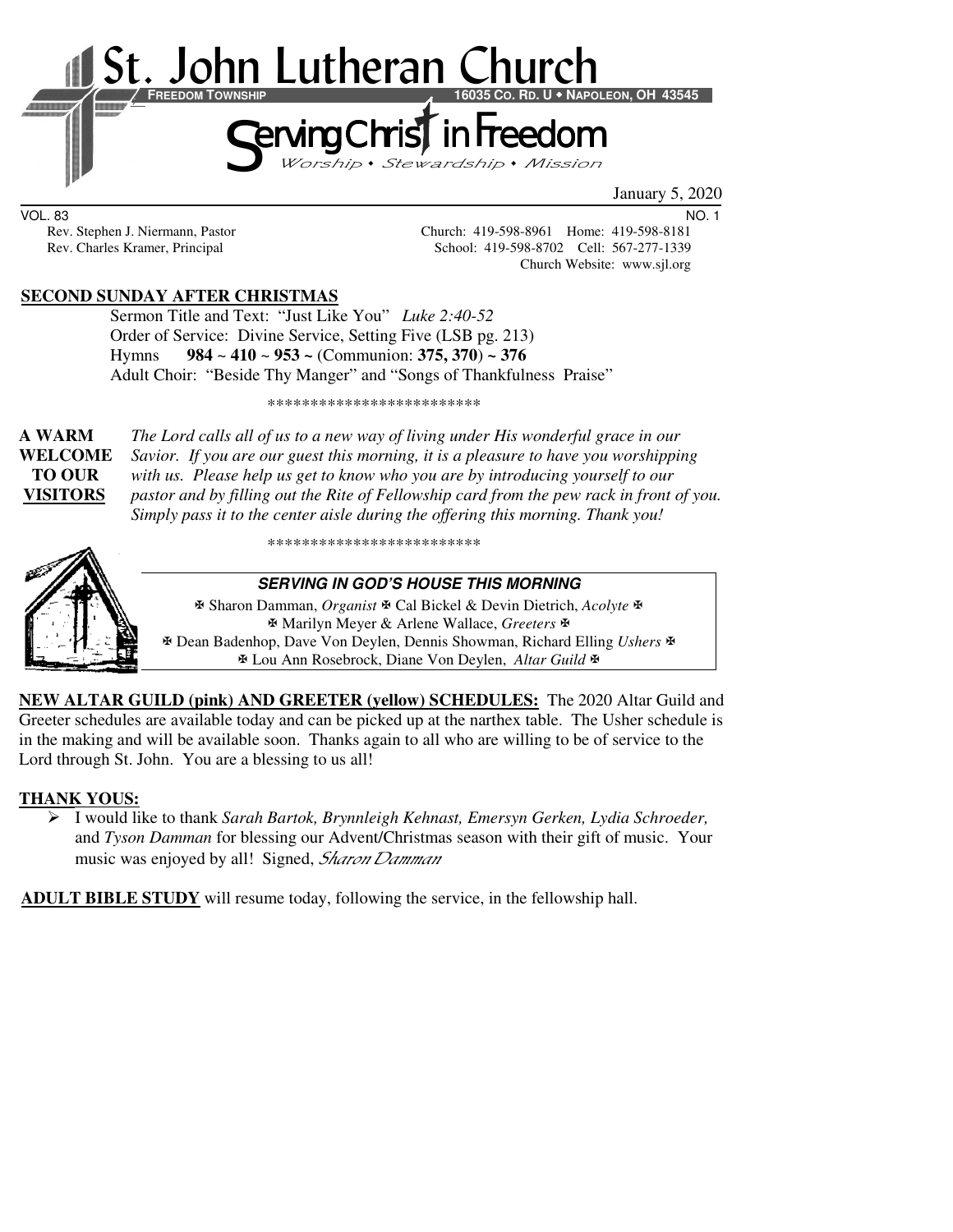|             | In God's House This Week                                | Online church calendar: www.DynaCal.com/sjl                           |  |  |
|-------------|---------------------------------------------------------|-----------------------------------------------------------------------|--|--|
| <b>Date</b> | Time                                                    | <b>Activities</b>                                                     |  |  |
| Today       | 10:00AM                                                 | <b>Communion Service w/Installation of Officers</b>                   |  |  |
|             | 10:30AM                                                 | Adult Bible Class; Sunday School; "The Lamp"                          |  |  |
| Mon.        | 8:20 AM                                                 | Classes resume                                                        |  |  |
| Tue.        | 8:35 AM                                                 | <b>School Chapel</b>                                                  |  |  |
|             | 5:30 PM                                                 | B-ball: Gr. 4-6 Girls; 6:30 PM Gr. 4-6 Boys vs St. Pats – Bryan       |  |  |
|             | 7:00 PM                                                 | School Board and Stewardship Board Meeting                            |  |  |
| Wed.        |                                                         | Last day to submit your own picture for the Church Picture Directory  |  |  |
|             | 6:15 PM                                                 | <b>Midweek Confirmation Class</b>                                     |  |  |
|             | 6:30 PM                                                 | Adult Bell Choir practice                                             |  |  |
|             | $7:15$ PM                                               | Adult Choir practice                                                  |  |  |
| Thurs.      | 5:00 PM                                                 | B-ball: Gr. 4-6 Girls; Gr. 4-6 Boys vs Holy Cross – Defiance          |  |  |
| Sat.        | 10:00AM                                                 | B-ball: Gr. 4-6 Girls; 11:15 AM Gr. 4-6 Boys; 12:30 PM Gr. 7&8 Girls; |  |  |
|             |                                                         | 1:45 PM Gr. 7&8 Boys vs Trinity Lutheran – Toledo                     |  |  |
| Sun.        | 9:00 AM<br><b>Worship Service w/Communion following</b> |                                                                       |  |  |
|             | 10:20AM                                                 | Adult Bible Class; Sunday School; "The Lamp"                          |  |  |
|             | 4:30 PM                                                 | Jr High LYF                                                           |  |  |
| Mon.-       |                                                         | Morning Meditations, WONW 1280 AM                                     |  |  |
| Sat.        | 7:30 AM                                                 | Speaker: Rev. Stephen Niermann, St. John Lutheran – Freedom           |  |  |

**MATTERS FOR PRAYER** – Please keep these people in your prayers:

- Shut-Ins: *Norma Damman, Renetta Homan, Willie Gerken* and *Lester Rabe*
- *Delora Winkelman, Dorothy Gerken, Melba Elling, Eldor Gruenhagen,* and *Lorna Von Deylen*, at Genacross Lutheran Home
- *Evelyn Rohrs,* in Assisted Living at Genacross Lutheran Home
- *Donald Landry,* residing at the Ohio Veteran's Home, Sandusky
- Armed Services: *Justin Atkinson, Jason Rohrs*, *Emily Schroeder, Connor Gerken, Seth Handy*
- *Rose Leonard* (daughter of *Brad & Kailee Leonard*), dealing with significant health issues
- *Florence Jones, Judy Okuly, Ruth Mahnke*, and *Harvey Russell*, with various health issues

**BE A <b>JAVA JOY** HOST! Start the New Year off by signing up for Java Joy! Every second Sunday of the month after the service, we aim to have a time of fellowship with coffee, juice and snacks called **Java Joy**. If you would like to host one of these, please sign up in the narthex. Don't let finances stop you – you are welcome to reimburse your expenses from the kitty if you wish.

**PORTALS OF PRAYER** booklets for January, February, and March are on the desk in the back of the church. Pick up your copy today!

**MIDWEEK CONFIRMATION CLASS** will reconvene in the New Year on Wednesday, January 8th at the regular time,  $6:15 - 7:30$  p.m.

**2020 ENVELOPES** – There are still a few 2020 offering envelope boxes to be picked up. If you did not receive a box of envelopes but would like one, please contact *Mary Kossow* (419-599-0011).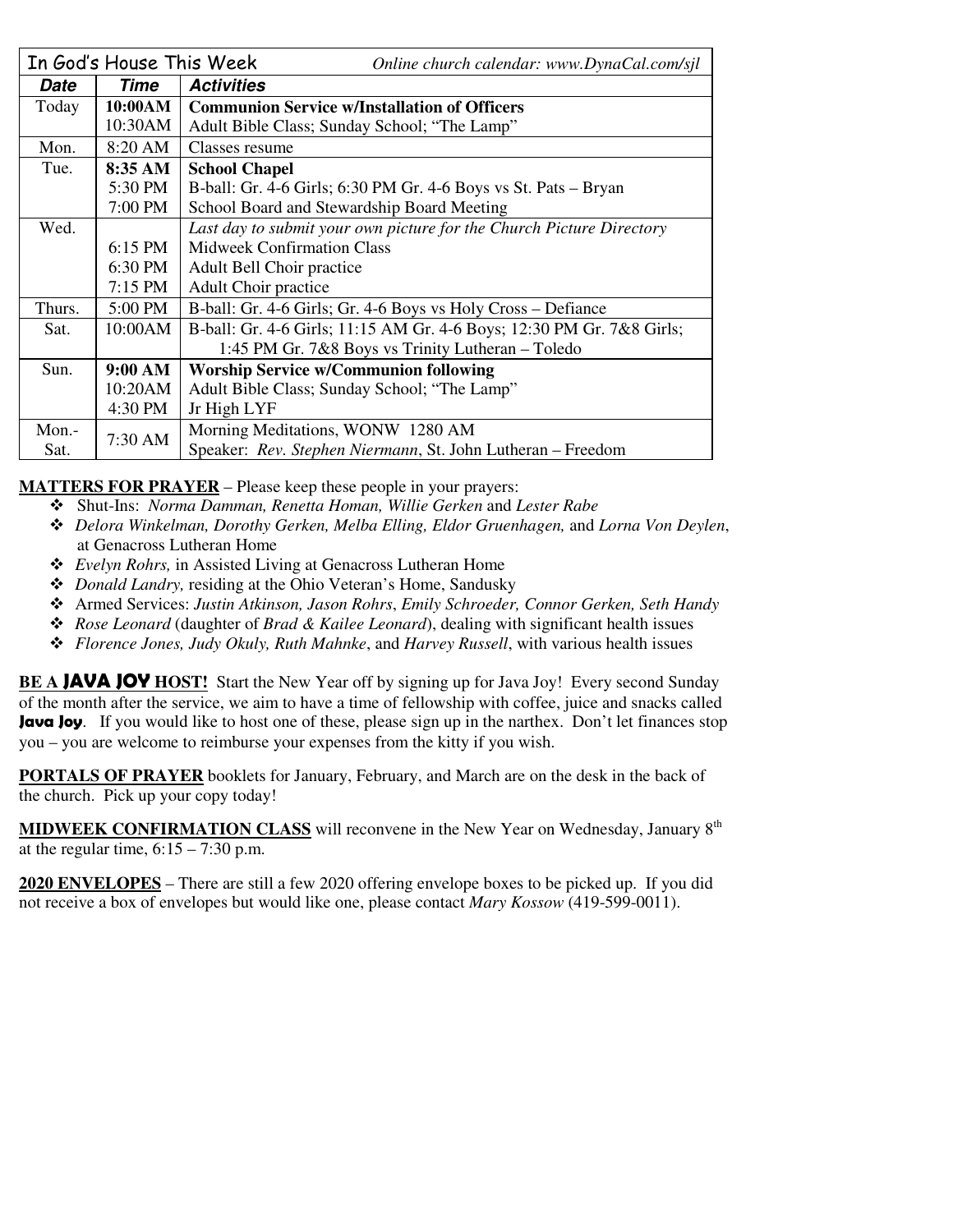**INSTALLATION OF 2020 OFFICERS TODAY** – With gratitude to God for all those who have served in the past in the various offices of our congregation, and for those who stood for election for this year, we greatly thank you. The incoming 2020 congregational officers will be installed during today's service. They are:

Officers to be installed are: **President** – *Richard Elling;* **Vice President** – *Neil Badenhop*; **Treasurer** – *Cathy Gerken;* **Financial Trustee** – *Jim Hogrefe;* **Elders** – *Steve Gruenhagen, Jeremy Honemann*; **Stewardship Board** – *Hannah Montana, Mary Kay Rettig;*  **Alt. Delegate Synod –** *Peter Gerken;* **Board of Education** (installed to take office in July 2020) – *Ashley Crall, Marlea Myles;* **Secretary** – *Deb Durham;* **Church Deacon** – *Carey Damman;* **Trustees** – *Mike Dietrich, Greg Kehnast;* **Sunday School Supt**. – *Stephanie Damman;* **Asst. Sunday School Supt.** *– Todd Wachtman;* **Cemetery Board** – *Jake Myles, Joe Badenhop, Brady Gerken;* **Cemetery Sexton** *– Ben Kruse.* 

**PICTORIAL DIRECTORY PHOTO SUBMISSION** – Recently we completed photography sessions for our 150<sup>th</sup> Anniversary pictorial directory. **If you did not have your picture taken and you would still like to have your photo in the directory, as well as receive a copy of the directory, please submit a photograph to Joyce along with \$10.00** (make checks payable to St. John Lutheran Church; write 'Photo Submission' on memo line). **The deadline for submitting your own photographs is Wed., Jan. 8, 2020.** Just to reemphasize, those who submit their own photographs (and \$10.00) will also receive a copy of the directory when it is published.



**OLD SCHOOL RENOVATION BROCHURES** – Recently the *Old School Renovation Finance Committee* sent out a mailing to St. John Lutheran Church members and to SJLS Alumni with an informational brochure about the Old School renovation into a Youth Center, and the opportunity to participate in this project through monetary gifts. If you would expect to have received this mailing but for some reason did not, please accept our apology, and pick up one of these brochures in the narthex. **Thank you to everyone for your gifts and donations that are moving this project forward!** 

| <b>FINANCIAL FACTS:</b> | Home Fund  | Synod & Missions | Building Fund |
|-------------------------|------------|------------------|---------------|
| Weekly Need             | \$9,792.78 | \$500.00         | \$961.54      |
| Rec'd 12/29/19          | \$5,908.00 | \$455.00         | \$152.00      |

 **ATTENDANCE**: Sunday – 12/29/19 – 174

**THE FLOWER CALENDAR** for 2020 is posted on the bulletin board in the narthex. If you wish to sign up for a certain Sunday to place flowers on the altar or the piano, sign your name on that Sunday and then about two weeks before that date, call *Mabel Bischoff* at 419-598-8757 to let her know if you are getting your own flowers or if you want the Women of Freedom to take care of them. **The price for the flowers through the Women of Freedom is \$21.00.** Please remember that it is your responsibility to contact *Mabel Bischoff.* Also, please contact the church office with the information for the bulletin before Wednesday of the week you are placing the flowers in church. This will insure that you are not forgotten or overlooked.